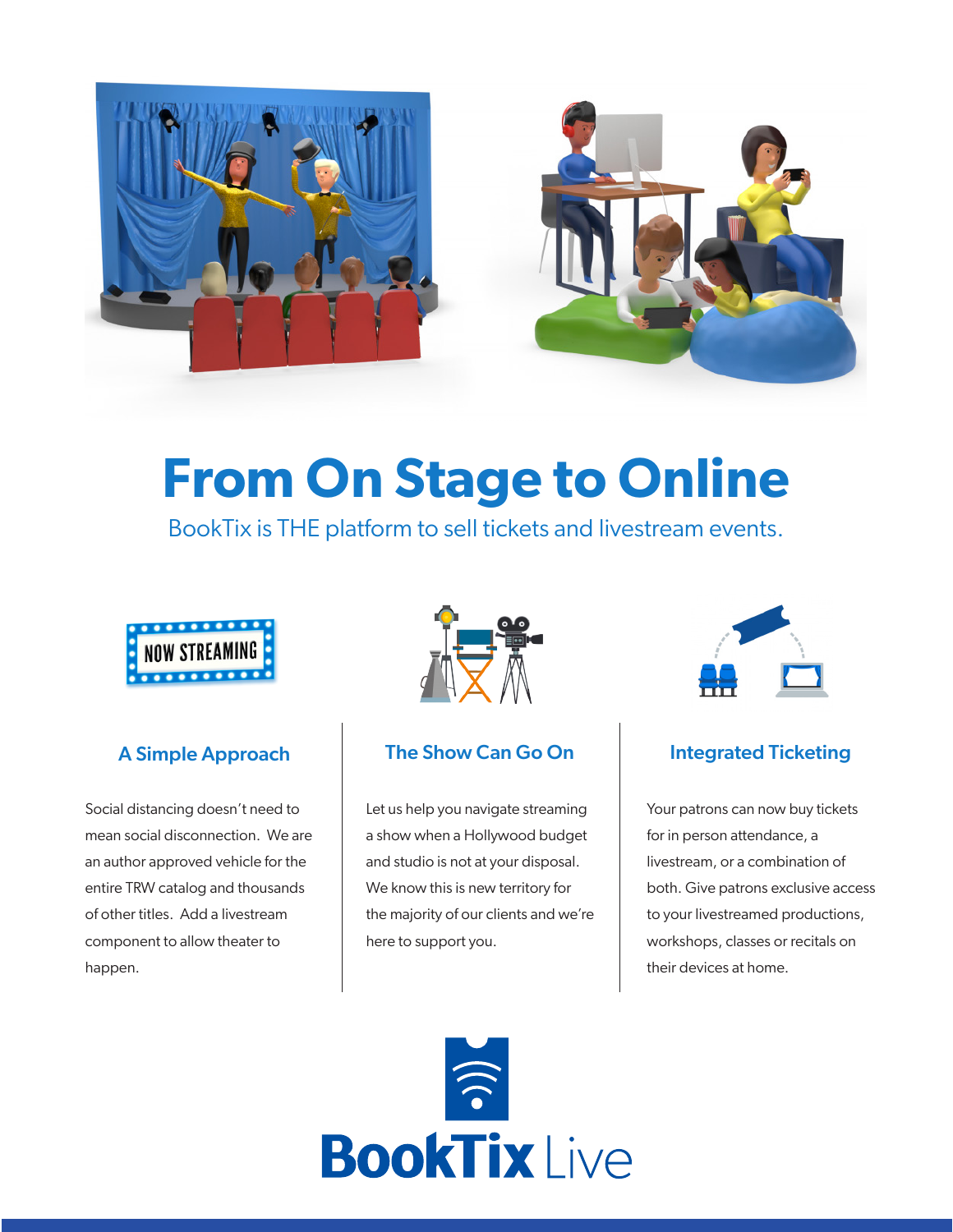### Let BookTix handle the technical side of streaming.

Built with all of the innovation, security and customer service you have come to expect from BookTix.